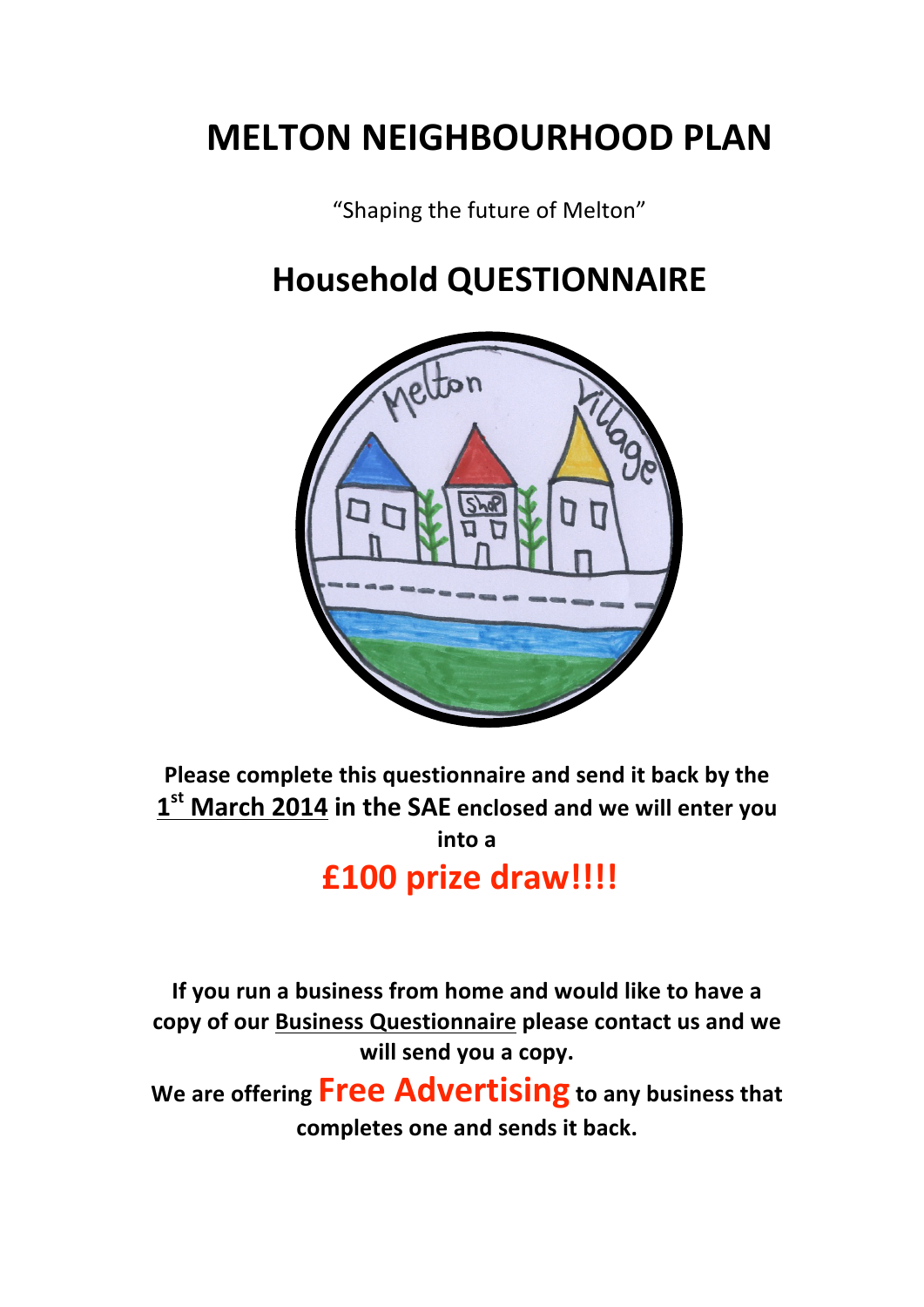## What this is and why you are being asked to help......

Hopefully
you
are
aware
that
a
Neighbourhood
Plan
(NP)
is
being undertaken by residents and the Parish Council, in Melton. This is NOT a repeat of the village plan done a few years ago. This is primarily about managing new development and housing within **our
Parish
Boundary
(***see map 1***).**

Melton is under lot of pressure to accept new housing developments and whilst we want and need some new housing in the future we also want to be able to have more control over how **much we
get,
where
it
goes and
what
it
is.**

This
Questionnaire
and
a
Business
Questionnaire
will
be
used
to gain
wider
community
views.

Do
you
care
about
increased
traffic
volume
on
our
roads
caused
by new
developments?

Do you care about protecting our rural areas and preserving the natural
environment?

Do
you
think
we
need
more
affordable
houses?

**Your collective
answers will
form
the
main
evidence
base
for
the completed Neighbourhood
Plan so
it
is
really
important
that
you**  fill this in and send it back. The Plan is for YOU and must reflect the wants and needs of the village residents. As far as money allows
we
will
try
to
achieve
the
desires
expressed
by
the community
for
improvements
to Melton.
The
Plan
itself
will contain **Planning
Policies** that encompass your
major
concerns. You'll then be asked to vote to accept the Plan in a referendum.

Once voted in and accepted the Plan can be used to encourage positive
development
in
the
future
and
fight
any
negative
planning applications.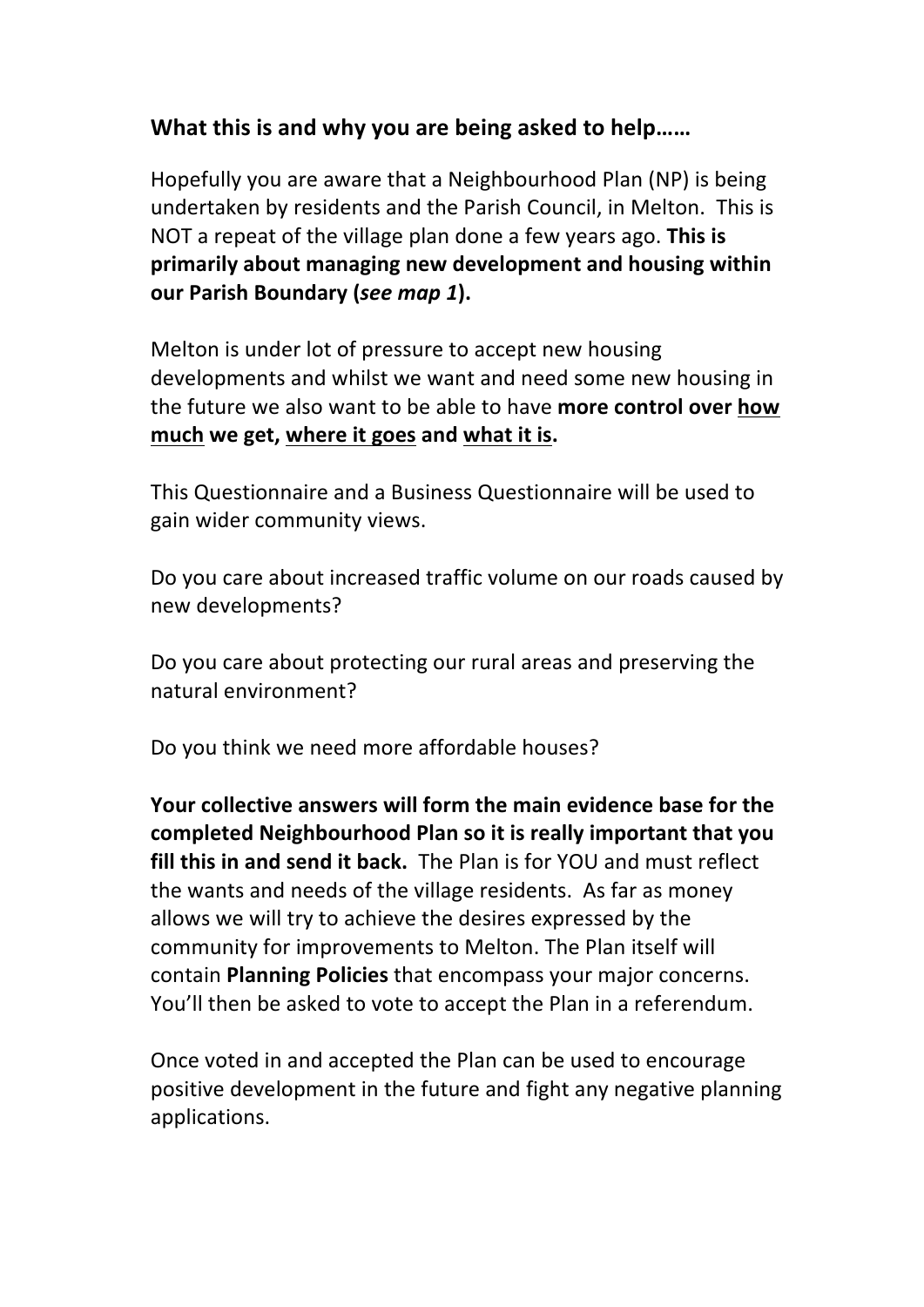| Name:                    |                                               |
|--------------------------|-----------------------------------------------|
|                          |                                               |
| <b>Address:</b>          |                                               |
|                          |                                               |
|                          |                                               |
|                          |                                               |
| E-mail:                  |                                               |
|                          |                                               |
|                          |                                               |
| <b>Phone number:</b>     |                                               |
|                          |                                               |
|                          |                                               |
|                          | Number of people in your house (please tick): |
| 1                        |                                               |
| $\overline{2}$           |                                               |
| 3                        |                                               |
| 4                        |                                               |
| Other:                   | (How many?)                                   |
| <b>Number of Adults:</b> |                                               |

#### **Confidentiality**

We will retain the personal information that you provide (i.e. name, address) for no longer than two years after the end of the Neighbourhood Plan process, and will only use it for the purposes of communication via the Parish Council, and to enable the analysis and verification of the data provided by you in the survey. It will not be shown in any public document or disclosed to any third party. All general views, opinions and answers will be used
 publicly
 but
 anonymously
 for
 the
 purposes
 of
 the
 Neighbourhood
 Plan.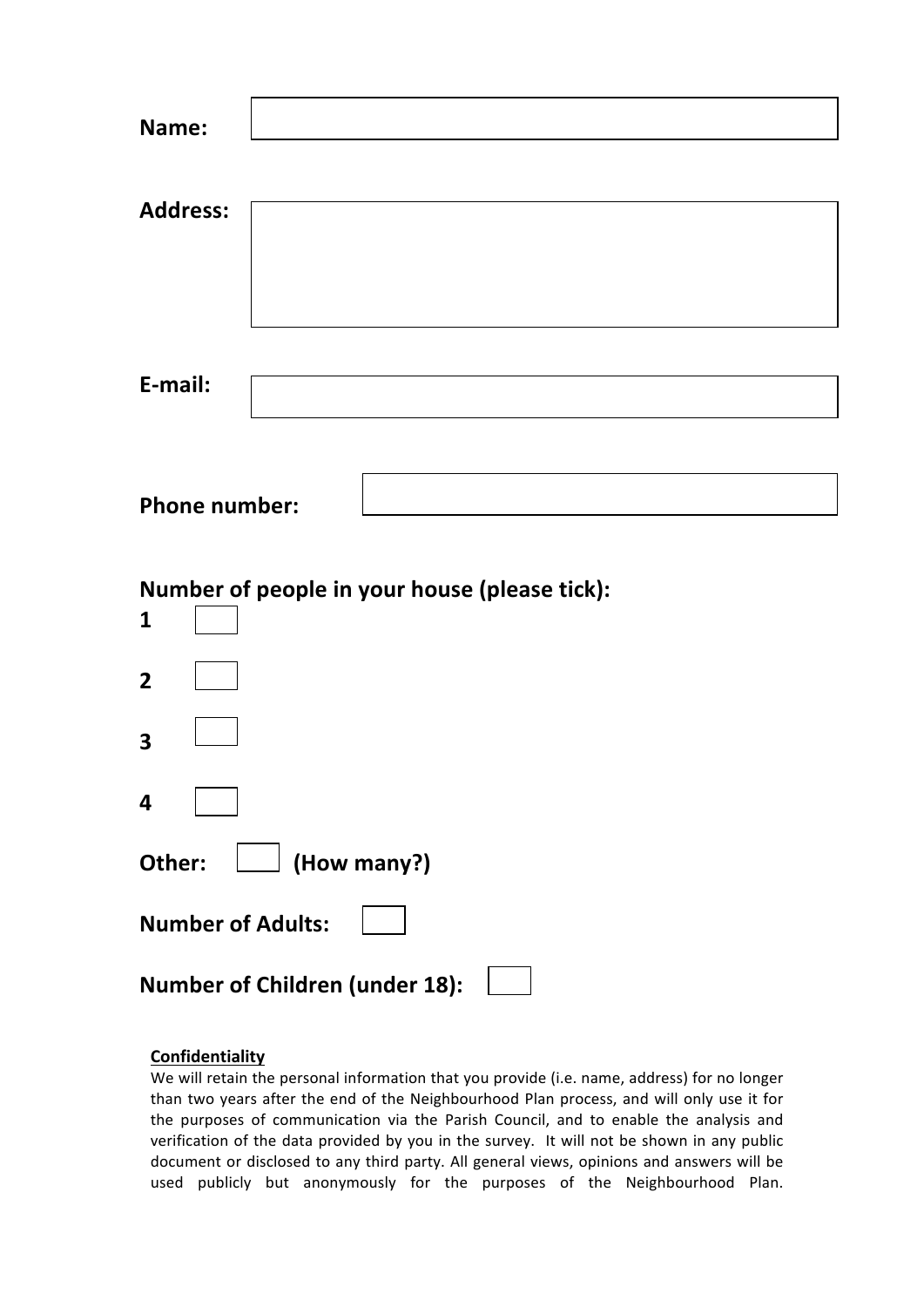### **MELTON
– YOUR
VILLAGE**

#### 1. Why did you choose to live in Melton? (tick any that apply)

| <b>Rural location</b>        |
|------------------------------|
| Quality of urban environment |
| Near to Woodbridge           |
| Near to work                 |
| Near to family               |
| Availability of housing      |
| Near to good schools         |
| Other (please tell us what)  |
|                              |

**2.
After
some
consultation
with
residents
in
recent
months
the
Neighbourhood Plan
Working
Group
has suggested
the
following
as
our
main
objectives.
Please tick
those
you
agree
with:**

…………………………………………………………………………………………………………

| Build and develop positively for our future                              |
|--------------------------------------------------------------------------|
| Protect and Preserve our unique rural and historical assets and heritage |
| Maintain our identity as a village and our strengths as a community      |
| 3. Are there any other objectives you would like to add?                 |
|                                                                          |
|                                                                          |
| 4. What do you think the threats to Melton are?                          |
|                                                                          |
|                                                                          |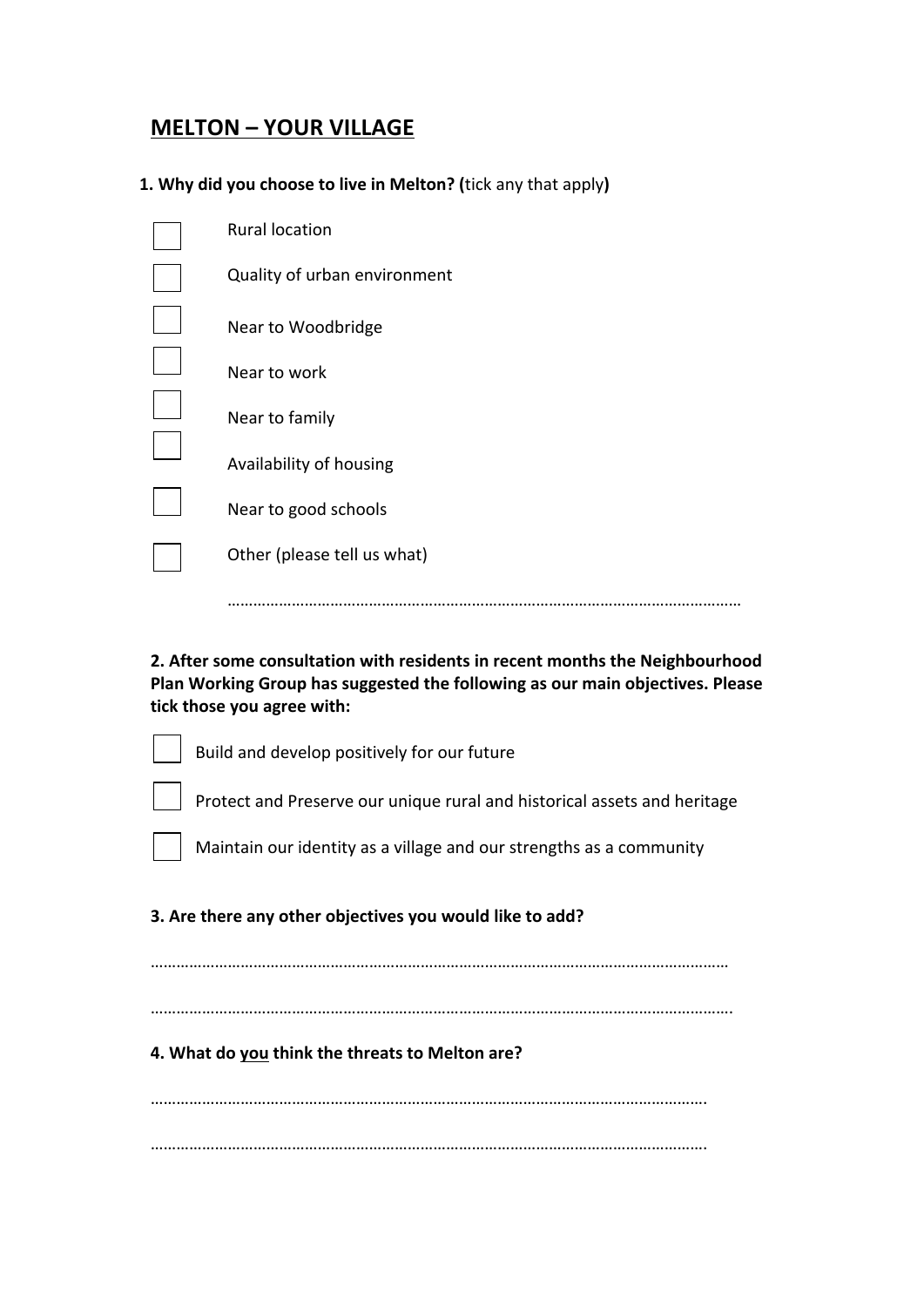| 5. What do you think the opportunities for us are? |  |
|----------------------------------------------------|--|
|----------------------------------------------------|--|

………………………………………………………………………………………………………………….

………………………………………………………………………………………………………………….

## **TRAFFIC
and
TRANSPORT**

**1.
Which,
if
any,
roads
in
Melton
do
you
think
have
regular
traffic
problems and why?**

………………………………………………………………………………………………………………………..

2. Would you like to see more control over traffic speed through Melton? If so **where specifically?**

………………………………………………………………………………………………………………………

3. Do you think we need any kind of 'by-pass' option and if so where would this **go?**

……………………………………………………………………………………………………………………….

**4.
What
should
be
done
to
ensure future
development
is prevented
from
making traffic
conditions
worse?**

| Yes<br>Don't Know<br>No<br>5. Is parking an issue on your street?                     |
|---------------------------------------------------------------------------------------|
| 6. Is it an issue anywhere else in Melton?<br>Yes<br>No<br>Don't Know                 |
| If yes, where and what other improvements could you make to car parking in<br>Melton? |
|                                                                                       |

……………………………………………………………………………………………………………………….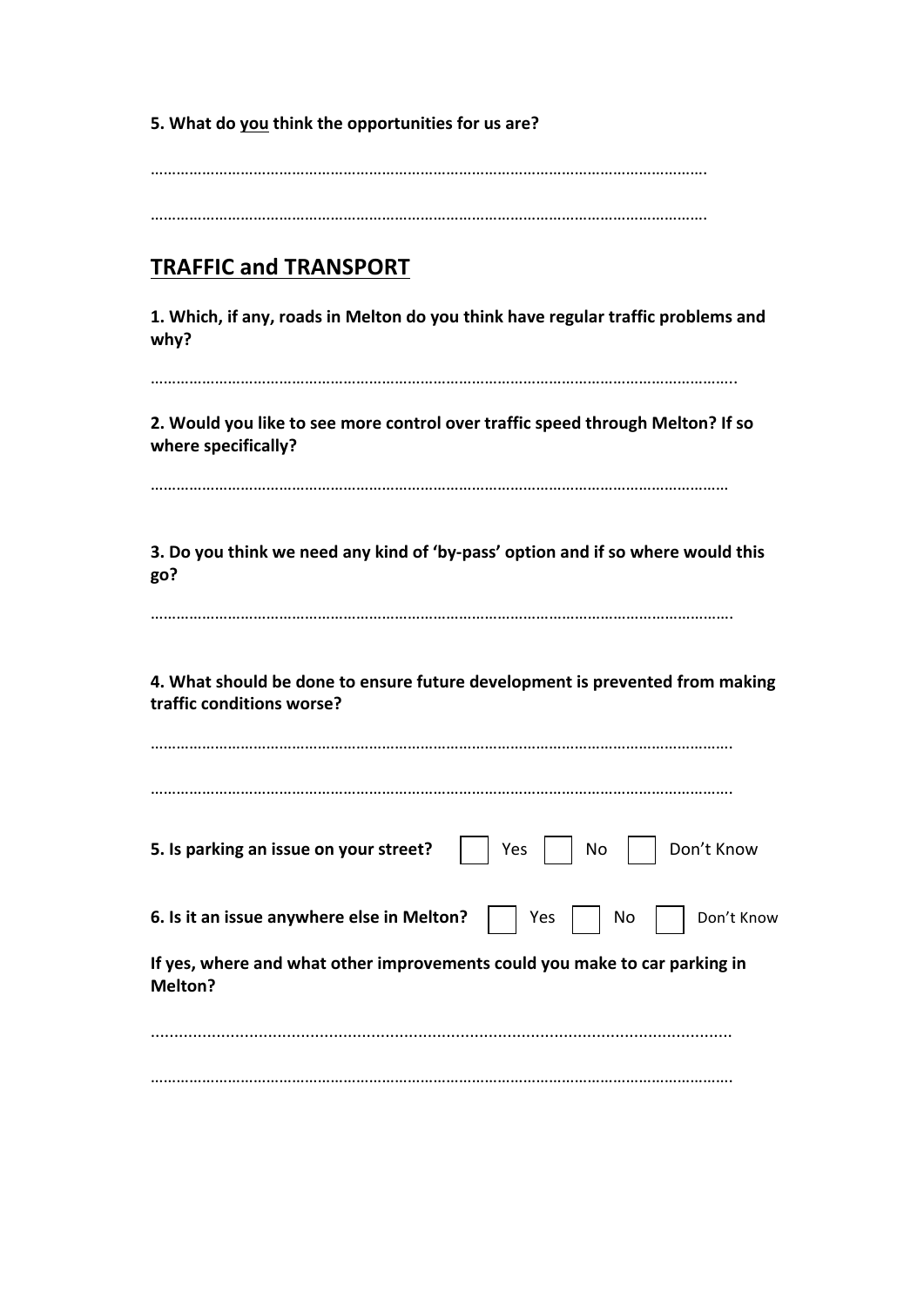| 7. Do you use the bus service? Yes<br>No                                                                                                           |
|----------------------------------------------------------------------------------------------------------------------------------------------------|
| 8. If so, is it sufficient for your needs?<br>No<br>Yes                                                                                            |
| If not, suggest how you would improve it?                                                                                                          |
| 9. Do you use the rail link from Melton station?<br>No<br>Yes                                                                                      |
| 10. Does the Melton rail service meet your needs?<br>No<br>Yes                                                                                     |
| If not, what is wrong and how would you improve it?                                                                                                |
| 11. Do you cycle in Melton?<br>No<br>Yes<br>12. If so, do you feel safe cycling in Melton?<br>Yes<br><b>No</b><br>If you don't feel safe, why not? |
| 13. Do you think there should be any cycle lanes? If so, where?                                                                                    |
|                                                                                                                                                    |
|                                                                                                                                                    |
| 14. As a pedestrian in Melton do you feel the pavements in Melton are sufficient<br>and safe?<br>No<br>Yes                                         |
| If not, state where and if possible suggest an improvement?                                                                                        |
|                                                                                                                                                    |
| 15. If you have children in your household, how do they get to school?                                                                             |
| Walk<br>Cycle<br>Train<br>Car<br><b>Bus</b>                                                                                                        |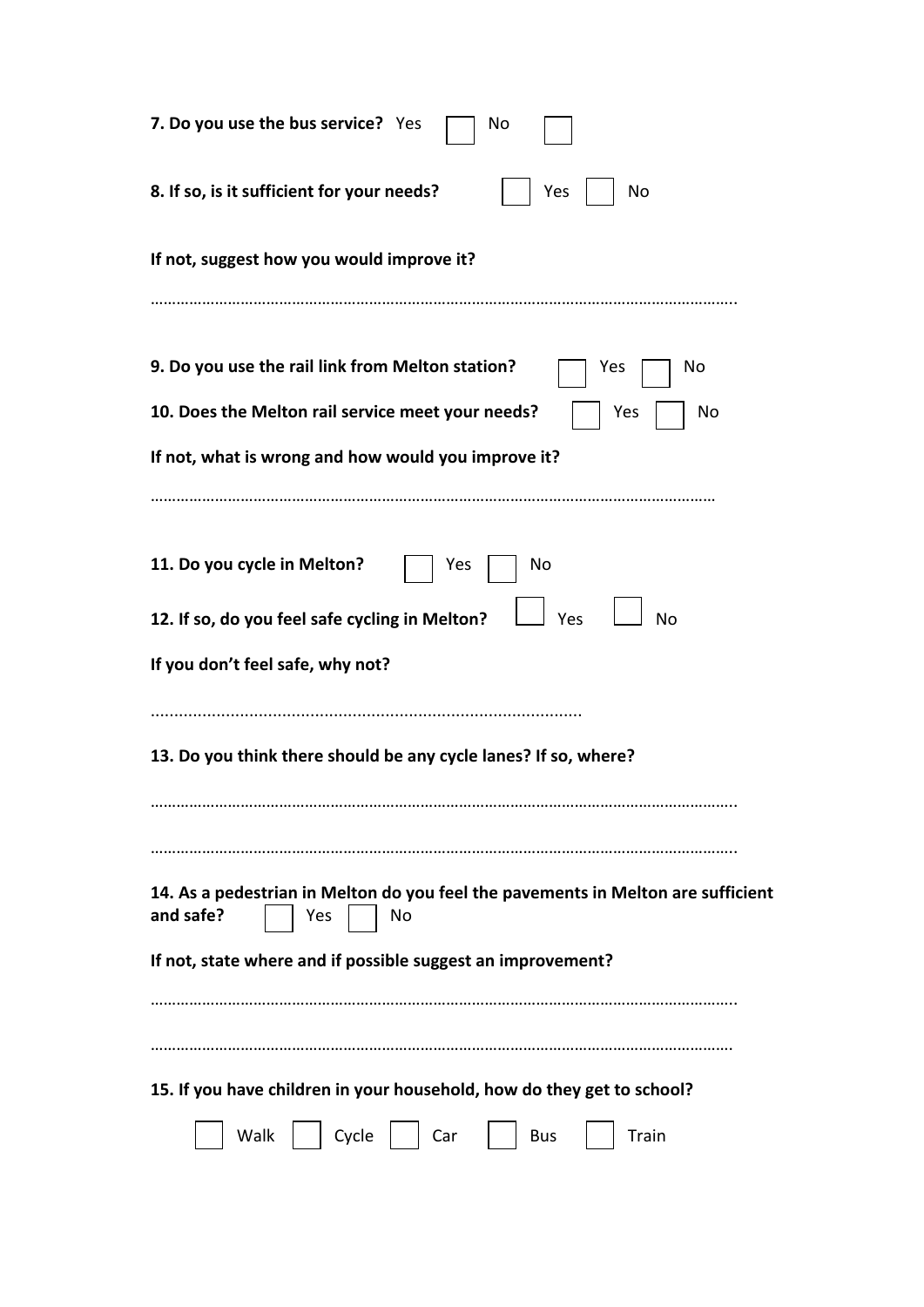| 16. Do you feel there are safe routes to their school?<br>No<br>Yes                                                 |
|---------------------------------------------------------------------------------------------------------------------|
| If not, please state where and if possible, suggest an improvement:                                                 |
|                                                                                                                     |
| 17. Please state any other important transport or traffic concerns in Melton that<br>you have:                      |
|                                                                                                                     |
| <b>SERVICES</b>                                                                                                     |
| 1. Are you satisfied with broadband speeds?<br>No<br>Yes                                                            |
| 2. Are you satisfied with your mobile reception?<br>Νo<br><b>Yes</b>                                                |
|                                                                                                                     |
| 3. Did anyone in your household fill in the Young Persons Questionnaire that we<br>sent round in 2013?<br>Yes<br>No |
| 4. If No - do you feel there are enough facilities for young people in Melton?                                      |
| Yes<br>No                                                                                                           |
| If not, how could they be provided and what would they be?                                                          |
|                                                                                                                     |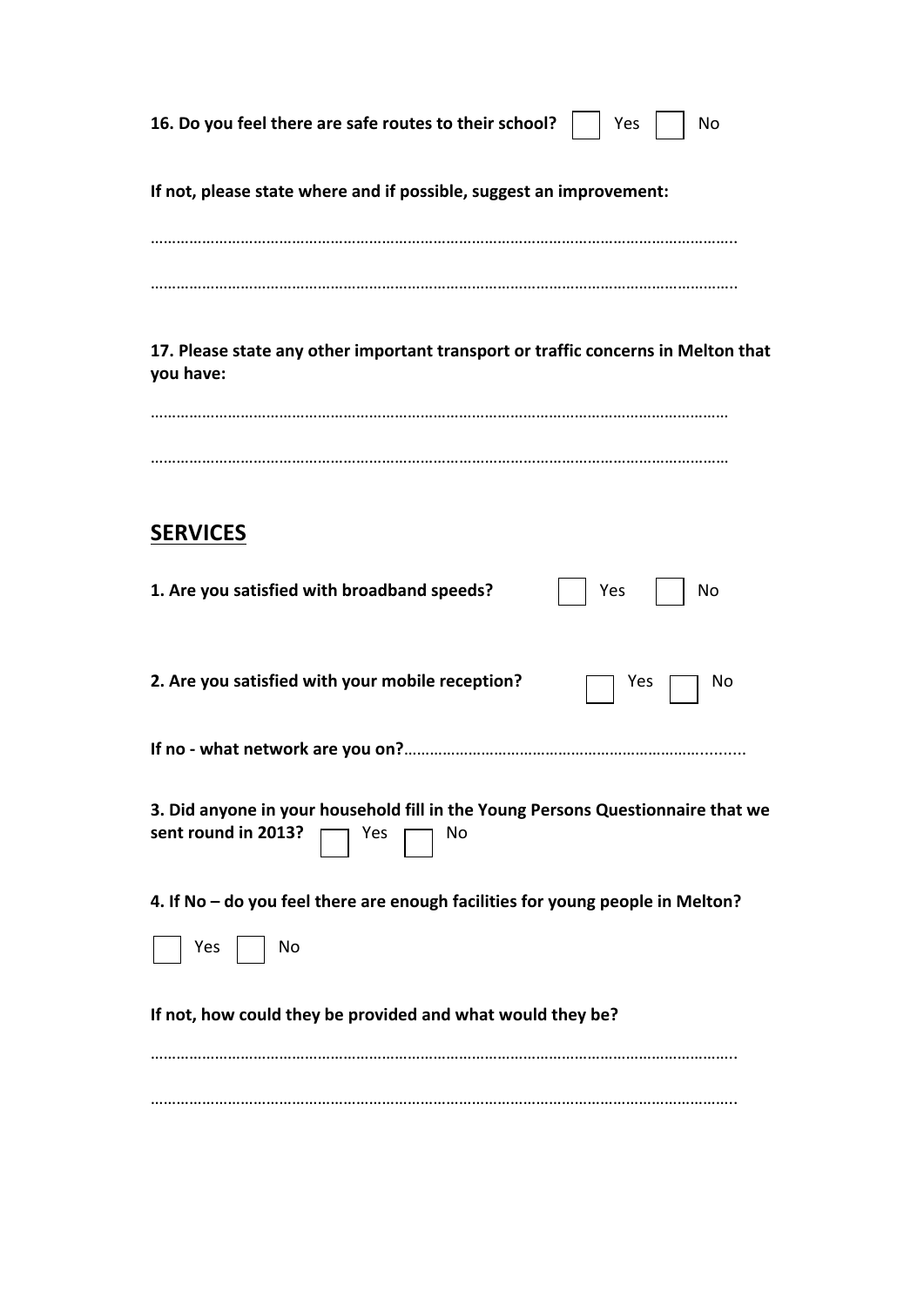**5.
Are
there
enough
services
for
old
people?
If
not,
how
could
they
be provided and
what
would
they
be?**

………………………………………………………………………………………………………………………..

………………………………………………………………………………………………………………………..

**6.
Are
there
other
specific
services
that
you
would
like
to
see
provided
in the village?**

……………………………………………………………………………………………………………………….

……………………………………………………………………………………………………………………….

**7.** We have the opportunity, as part of the NP, to identify and protect valued **assets
in
this
village
e.g. pubs,
shops,
village
halls
etc.
Which do
you
think
these might
be
in
Melton?**

………………………………………………………………………………………………………………………. ………………………………………………………………………………………………………………………

#### **THE
'BUILT'
ENVIRONMENT**

1. Part of Melton lies in a Conservation Area, which helps protect the character of **that
part
of
the
village.
Do
you
believe
this
is
important?**

|  | ⁄ ∩כ | J∩ |
|--|------|----|
|  |      |    |
|  |      |    |

2. Does the boundary covers the correct area? (**see
map
1**)

| n | No |
|---|----|
|   |    |

**If
no,
please
draw
on
the map
where
else
it
should
cover.**

3. Are there any specific buildings of great character in Melton that you feel should be protected in the long term? Please mark on either map or list below:

…………………………………………………………………………………………………………………….. ……………………………………………………………………………………………………………………… ……………………………………………………………………………………………………………………..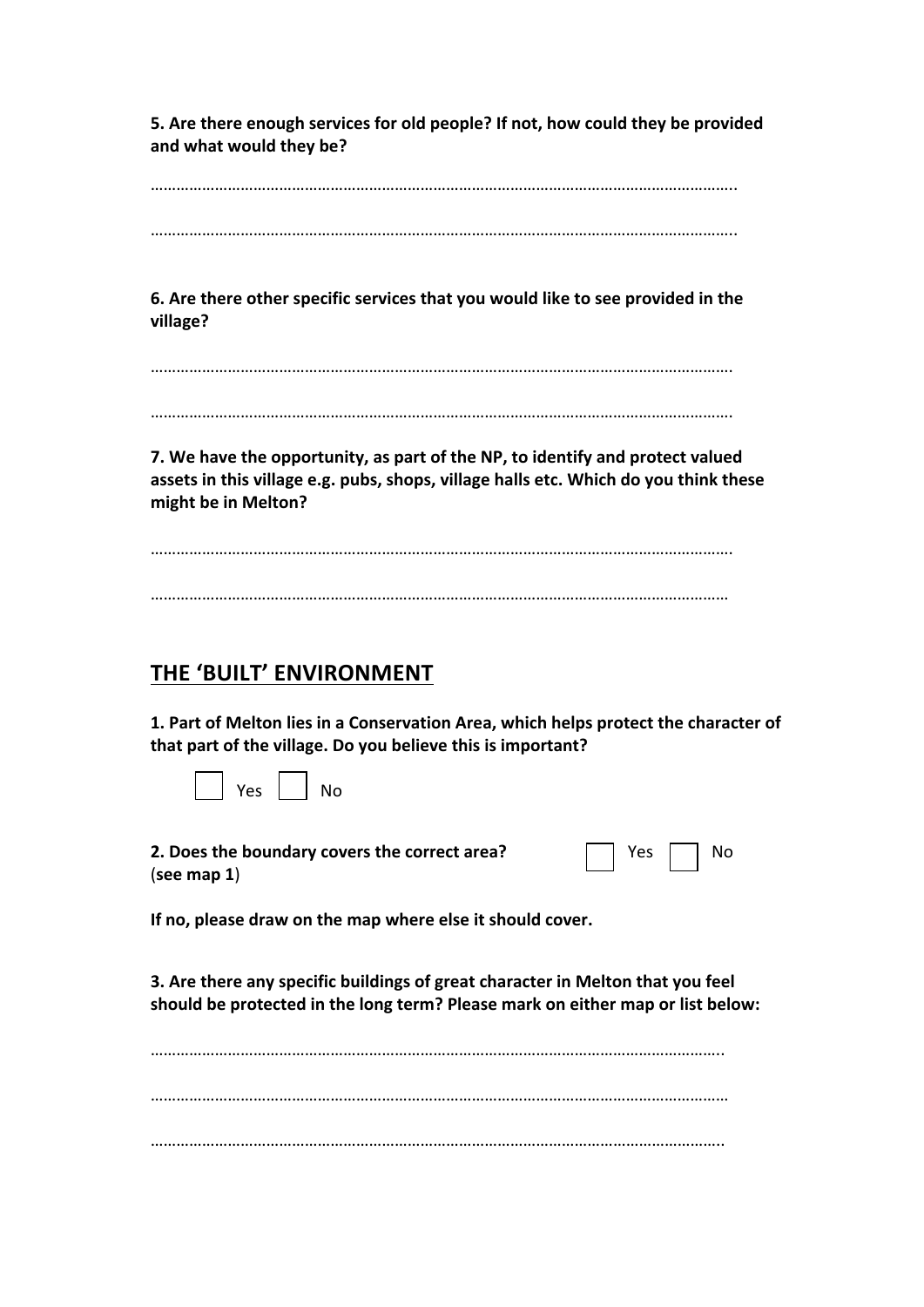4. The Parish Council is considering improvements to the green area in the centre of Melton, near the village sign and phone box. Would you like to see this **improved?**

| a) Use it to provide more car parking? $\Box$ Yes $\Box$ No $\Box$ Don't Know |
|-------------------------------------------------------------------------------|
| <b>b) Stop people parking there?</b> $\Box$ Yes $\Box$ No $\Box$ Don't Know   |
| c) Something else? Please tell us what? Ves No                                |
|                                                                               |

#### **DESIGN CRITERIA**

**The
Neighbourhood
Plan
could
include
broad
DESIGN
guidance
covering
future**  developments. It might enable us to make sure new houses built in certain areas looked similar to what was already there OR it could allow for new modern designs where appropriate OR ask developers to make sure a mix of designs is **used
in
larger
scale
building
projects.**

| 1. Is this important?                                                  | Yes | <b>No</b> |  |
|------------------------------------------------------------------------|-----|-----------|--|
| If yes, do you have any suggestions as to what such guidance might be? |     |           |  |
|                                                                        |     |           |  |
|                                                                        |     |           |  |
| 2. Would these be specific to certain areas or sites?                  |     |           |  |
|                                                                        |     |           |  |
|                                                                        |     |           |  |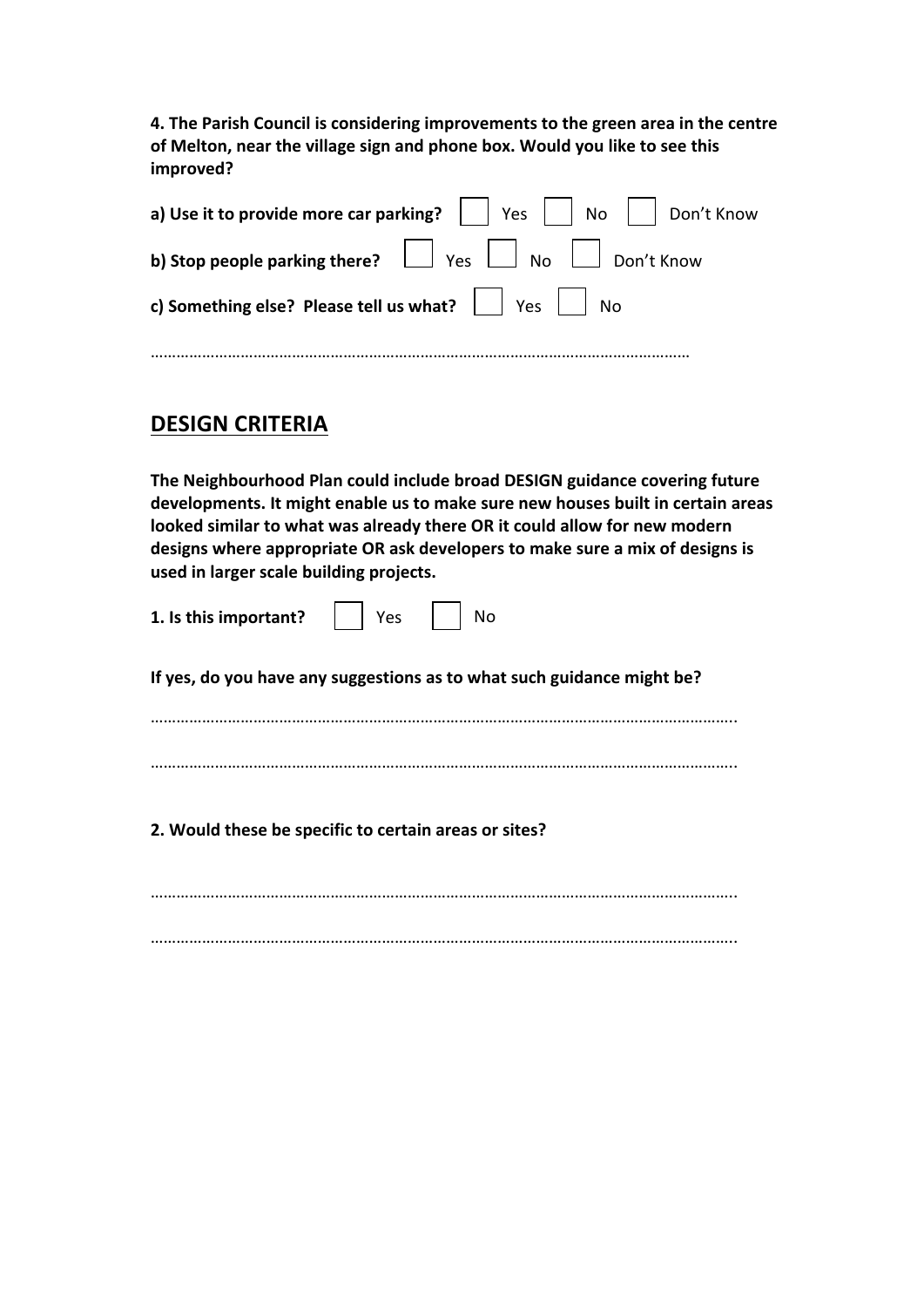## **THE
'NATURAL'
ENVIRONMENT**

| 1. Would you like to see detailed policies for the village to protect or enhance its<br>landscape, flora, fauna, etc?<br>Yes<br>No                                              |
|---------------------------------------------------------------------------------------------------------------------------------------------------------------------------------|
| If so, what should it include? (tick any that apply)                                                                                                                            |
| Tree planting                                                                                                                                                                   |
| River bank improvements                                                                                                                                                         |
| Habitat management                                                                                                                                                              |
| Woodland management                                                                                                                                                             |
| Protection of beautiful views                                                                                                                                                   |
| Other (please tell us what)                                                                                                                                                     |
|                                                                                                                                                                                 |
| 2. Please suggest any views, single trees and/or groups of trees that you would<br>like to see particularly preserved You can mark these on either map provided if<br>you wish. |
| 3. Are there views of countryside that in your opinion contribute to the character<br>of the village? If so, please list them, or enclose photographs.                          |
| 4. Is the River Deben important in terms of your quality of life in Melton?                                                                                                     |
| Ves No Don't Know                                                                                                                                                               |
| If yes, is there some way we could make more of this major asset?                                                                                                               |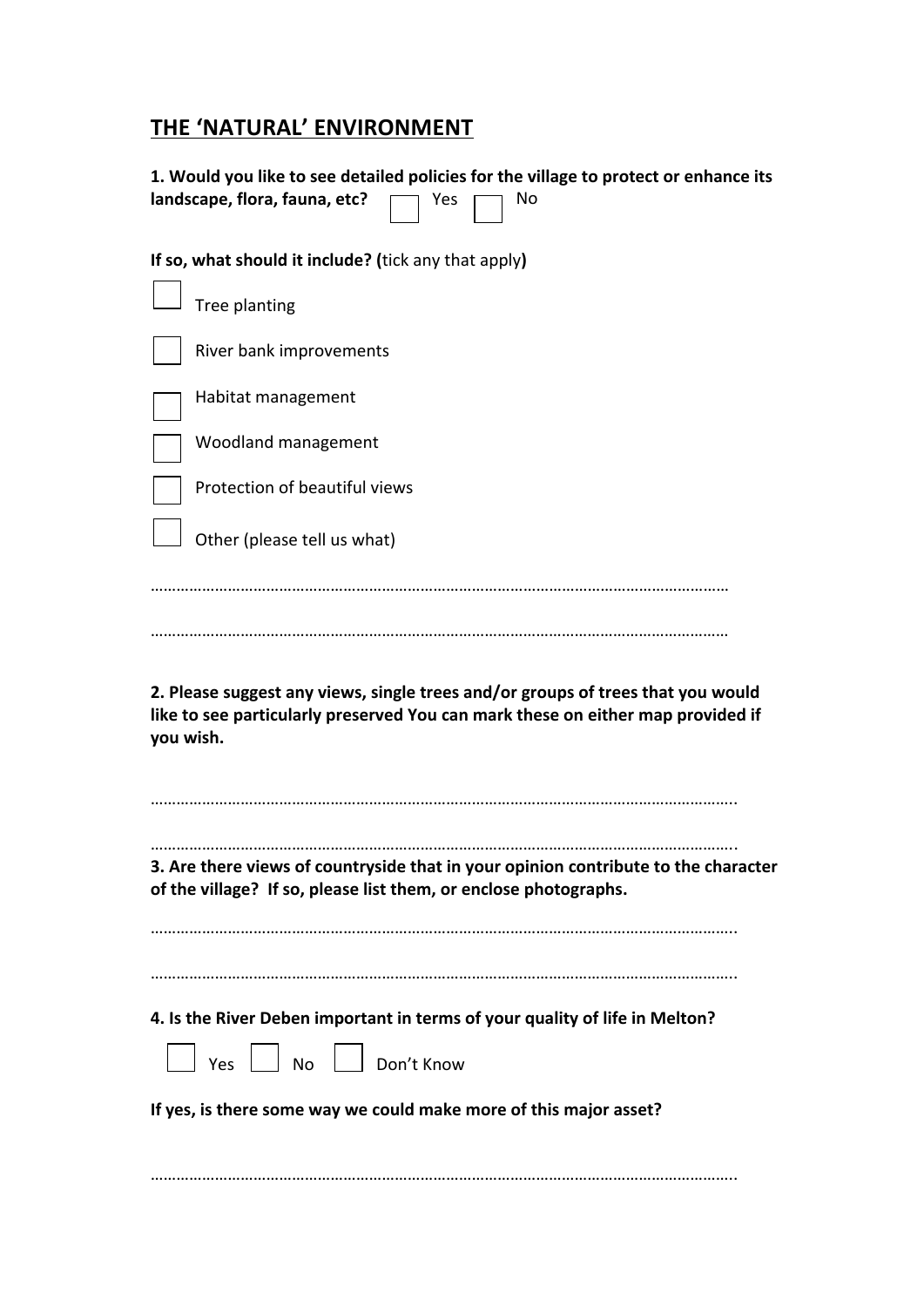**5.
Is
the
Playing
Field
and
Melton
Woods
important
in
terms
of
your
quality
of
life in
Melton?**

|  |  |  |  |  |  | Don't Know |
|--|--|--|--|--|--|------------|
|--|--|--|--|--|--|------------|

If yes, is there some way we could make more of this major asset?

………………………………………………………………………………………………………………………..

### **HOUSING
and
DEVELOPMENT**

N.B. Melton will have to play its part in meeting the demand for new housing and employment over the next 15 years. The Neighbourhood Plan is not about saying No to new houses. It is to try and ensure we get the right number and types of new
houses
in
the
right
places
and
in
the
right
timescale.

#### **1.
What
kind
of
further
development
should
be
encouraged
in
Melton?**

| Extensions                                                       |
|------------------------------------------------------------------|
| Infill / garden development                                      |
| Small residential (i.e. up to 3 bedrooms)                        |
| Large residential (i.e. more than 3 bedrooms)                    |
| Affordable housing (for rent or shared ownership)                |
| Housing for those with special needs &/or the elderly            |
| Small business premises (offices or small industry)              |
| Large business premises (large blocks or large industrial sites) |
| Small retail                                                     |
| Large retail                                                     |
| Community facilities                                             |
| Other                                                            |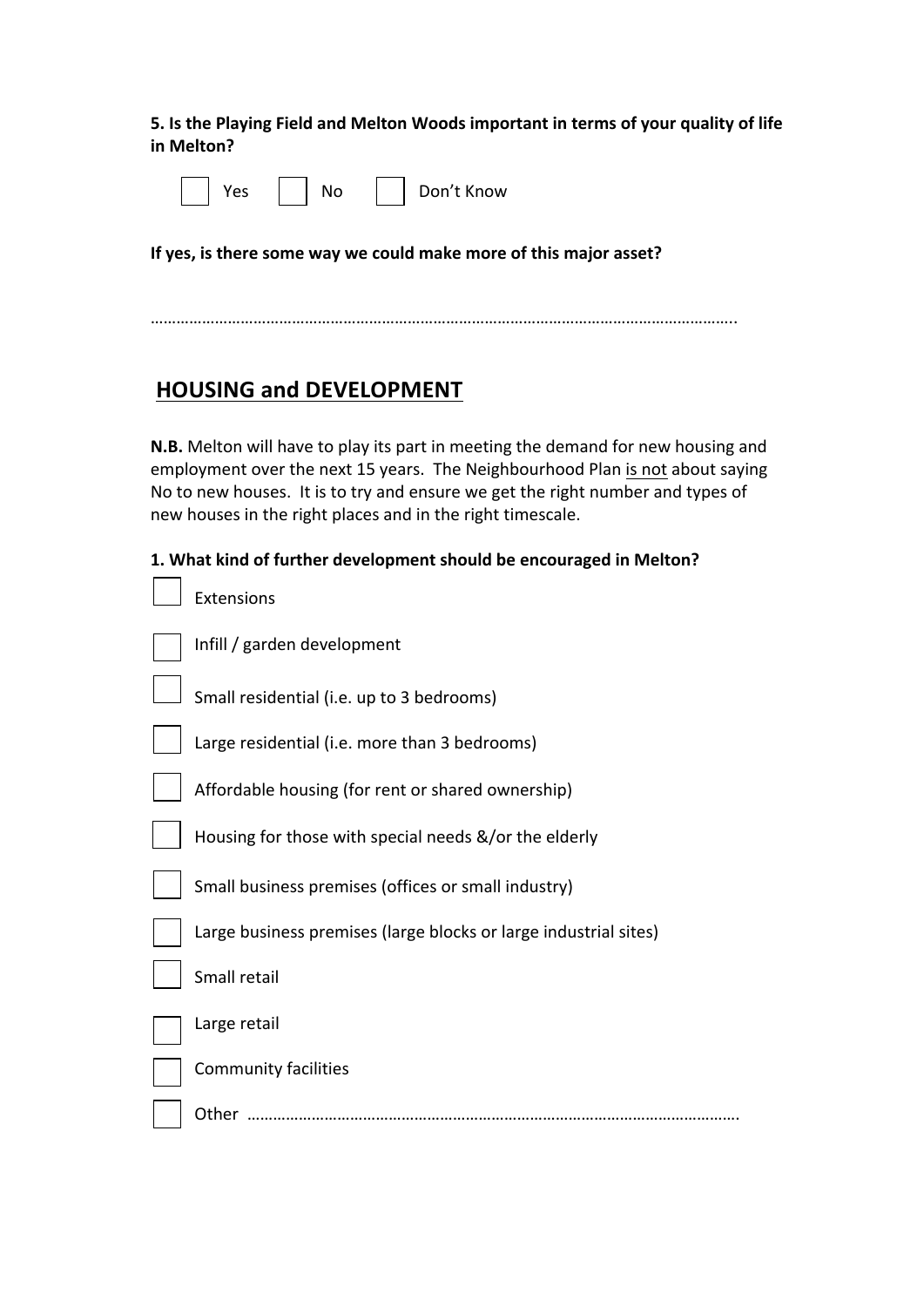**2.
Are
there
any
particular
types
of
development
that
should
be
restricted?**

 $\mathcal{L}^{\text{max}}$ 

**3.
Please suggest sites
that
could
be
developed
(list
below
or
mark
with
an
"Y" on map
2):**

……………………………………………………………………………………………………………………….. ………………………………………………………………………………………………………………………..

………………………………………………………………………………………………………………………..

Please suggest sites that should NOT be developed (list below or mark with a "N" **on
map
2):**

………………………………………………………………………………………………………………………..

………………………………………………………………………………………………………………………..

………………………………………………………………………………………………………………………..

**4.
Which
positive
planning
applications
or
local
developments
in
the
last
5
years reflect
your
ideas
about
how
Melton should
develop
in
the
future and
why?**

……………………………………………………………………………………………………………………….. ………………………………………………………………………………………………………………………..

………………………………………………………………………………………………………………………..

**5.
Which
planning
applications
/
developments
in
the
last
5
years
do
you
feel DON'T
reflect
the
way
Melton
should
develop
in
the
future and
why?**

……………………………………………………………………………………………………………………….. ……………………………………………………………………………………………………………………….. ………………………………………………………………………………………………………………………..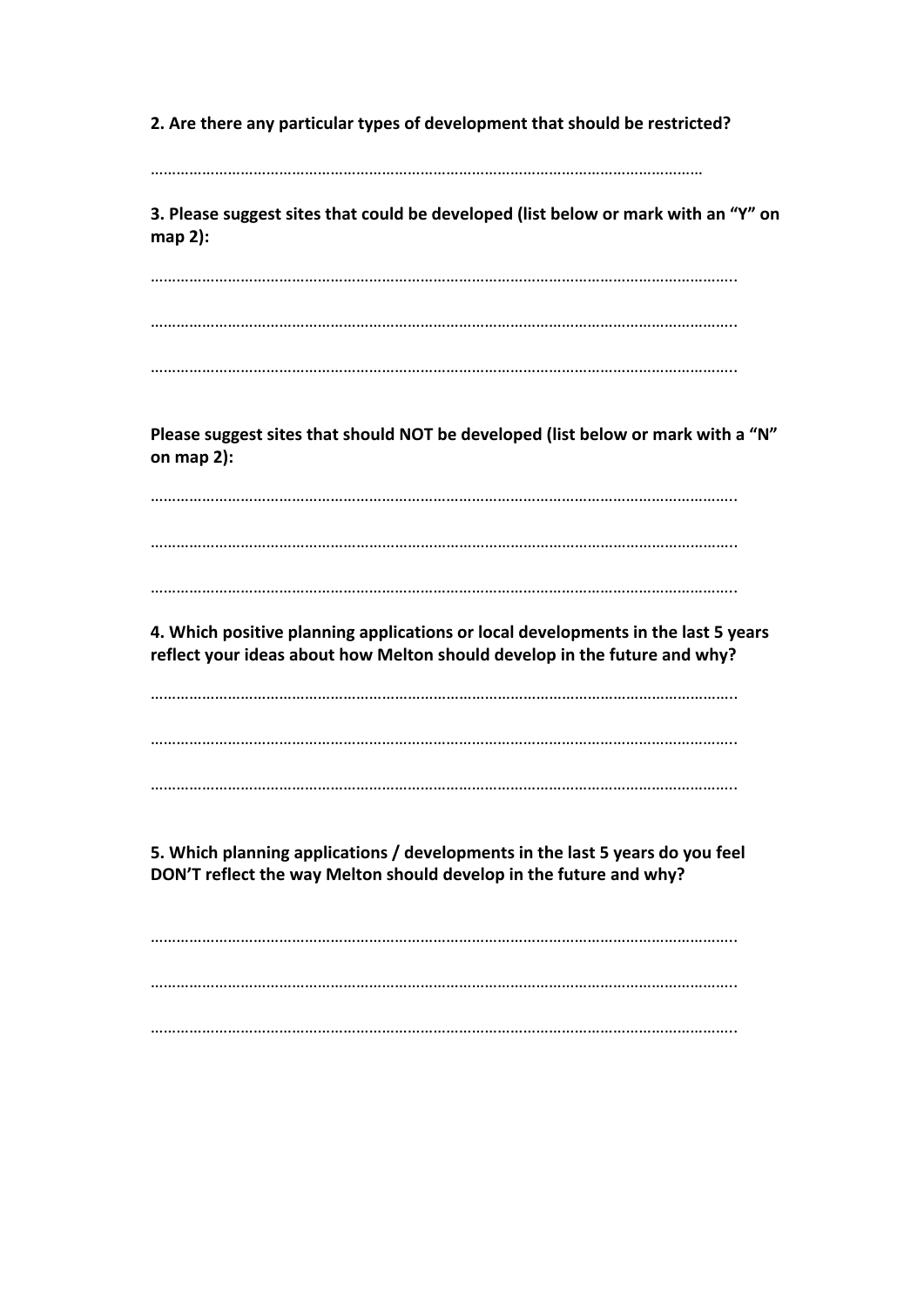## **RECREATION
and
ACCESS**

| 1. Are there sufficient footpaths and bridleways in the village?                                                                                              |
|---------------------------------------------------------------------------------------------------------------------------------------------------------------|
| Don't Know<br>Yes<br>No                                                                                                                                       |
| If not, do you have any suggestions as to possible new routes? Please mark on<br>map 1 (which show the existing footpaths etc) or write down the route below. |
|                                                                                                                                                               |
|                                                                                                                                                               |
| 2. Do you feel our footpaths and bridleways are maintained properly?                                                                                          |
| No<br>Don't Know<br>Yes                                                                                                                                       |
| If not what are your concerns and where?                                                                                                                      |
|                                                                                                                                                               |
| 3. Are you satisfied that our main playing fields, play area and tennis courts meet<br>the needs of the village?                                              |
| Don't Know<br>Yes<br>No                                                                                                                                       |
| If no would you add any further elements to this public recreation area (or<br>others?) and what other changes would you make?                                |
|                                                                                                                                                               |
|                                                                                                                                                               |
| 4. Are there any other areas or pieces of land that you feel should be protected<br>and specifically used for public recreation, education or conservation?   |
| Don't Know<br>Yes     No                                                                                                                                      |
| If yes please mark on map 2 or write down where:                                                                                                              |
|                                                                                                                                                               |
|                                                                                                                                                               |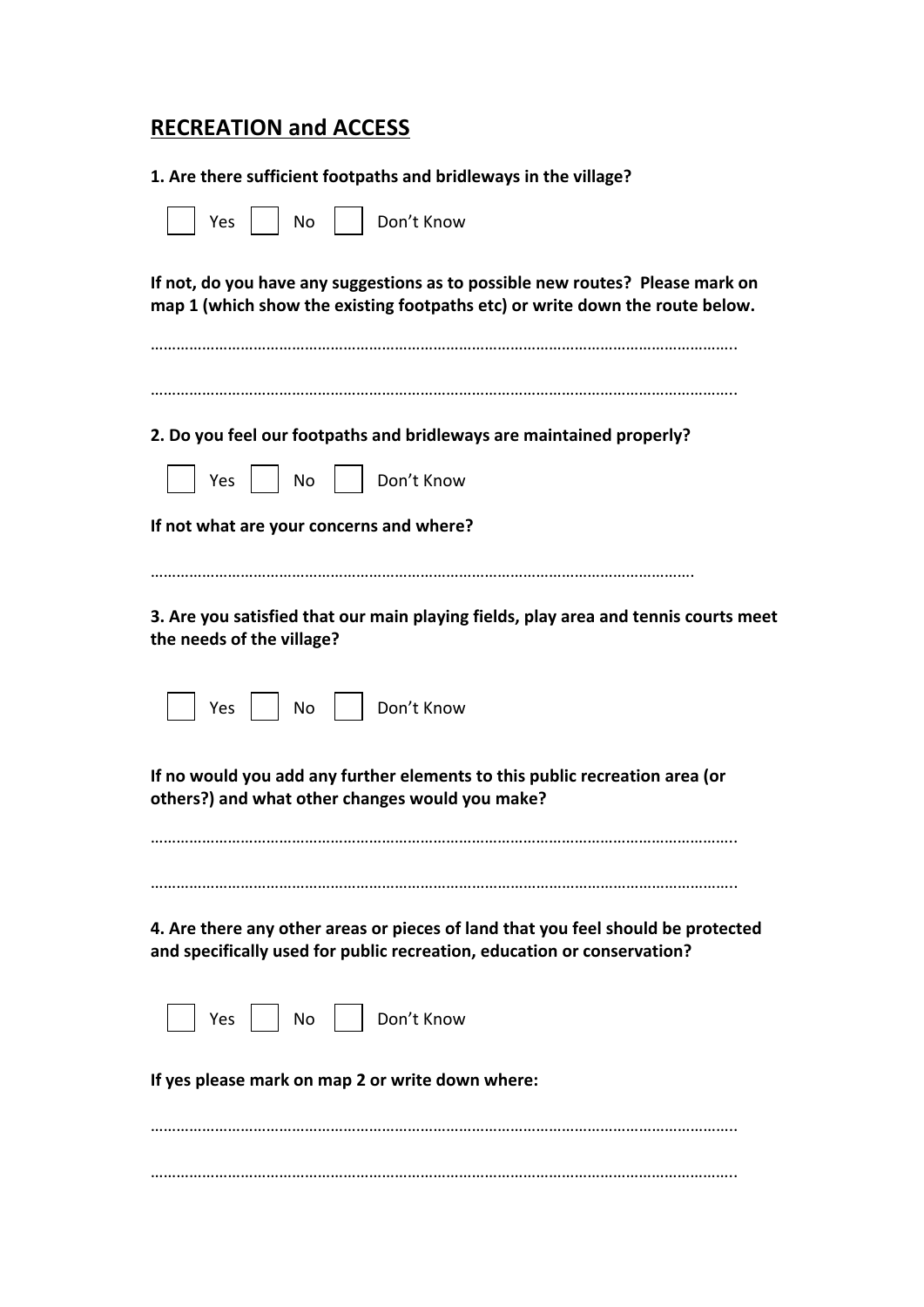#### 5. Would you like to see the Pavilion (in the Playing Fields) re-built?

|  |  |  |  | Don't Know |
|--|--|--|--|------------|
|--|--|--|--|------------|

**If
yes
what
should
it
be
used
for?**

………………………………………………………………………………………………………………………..

### **OTHER
MATTERS**

**1.
Overall
how
do
you
see
the
village
developing
in
10
and
20
years
time?**

………………………………………………………………………………………………………………………..

………………………………………………………………………………………………………………………..

………………………………………………………………………………………………………………………..

2. Are there other issues you would like to see addressed in the Neighbourhood **Plan?**

………………………………………………………………………………………………………………………..

………………………………………………………………………………………………………………………..

**3.
How
would
you
like
to
be
kept
informed
of
progress:**

| E-mail                       |
|------------------------------|
| Letter                       |
| <b>Melton Messenger</b>      |
| <b>Village Notice Boards</b> |
| NP website                   |
| Facebook                     |
| No contact please            |